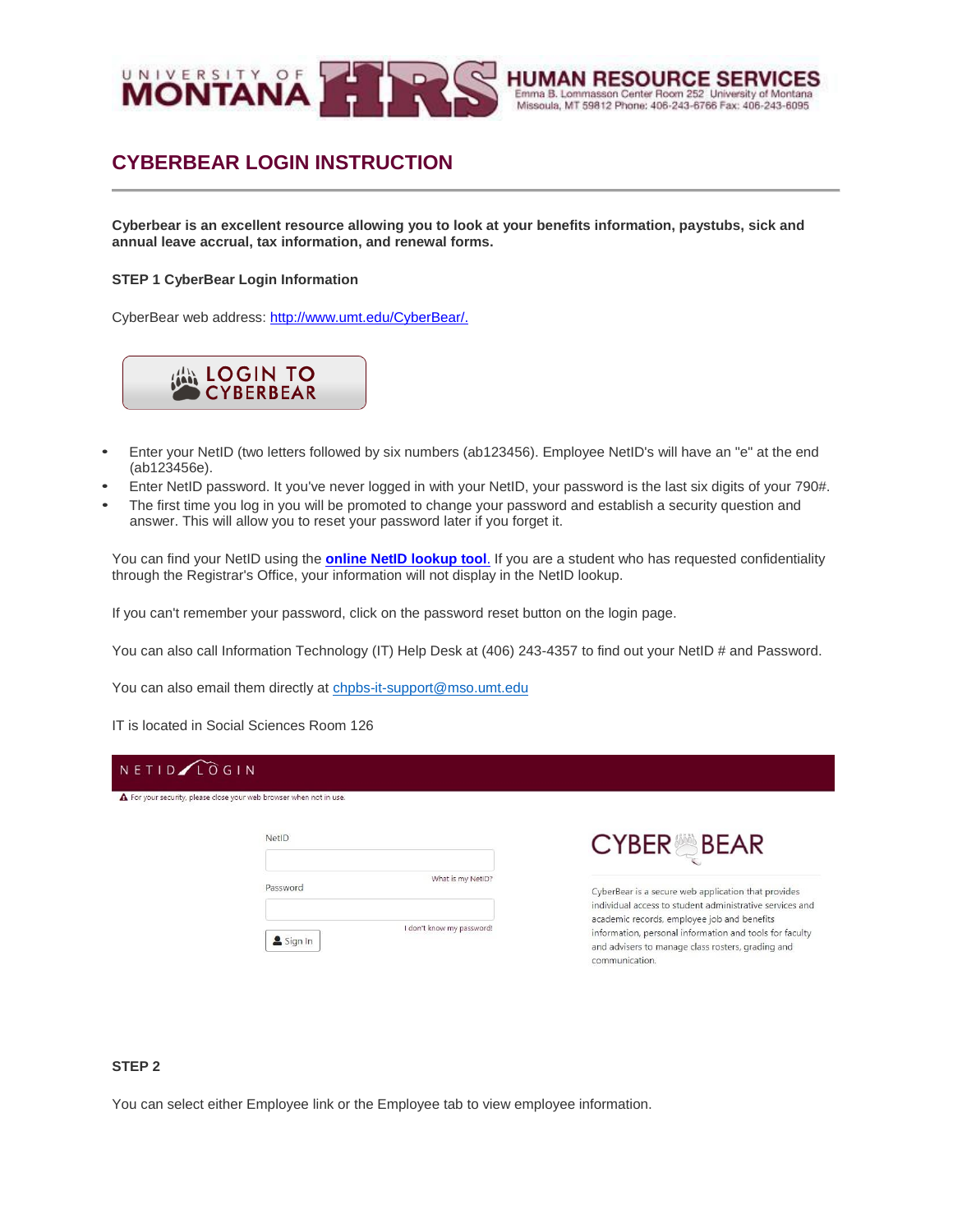|               | <b>Student Services</b><br><b>Financial Aid</b><br>Employee<br><b>U-Drive</b>                                                                                                                     |
|---------------|---------------------------------------------------------------------------------------------------------------------------------------------------------------------------------------------------|
| <b>Search</b> | Go                                                                                                                                                                                                |
|               | <b>Student Services</b>                                                                                                                                                                           |
| <b>Filli</b>  | <b>Financial Aid</b><br>Apply for Financial Aid; Review the status of your financial aid applications; Check status of document requirements; Review Federal Direct Loans and Federal PLUS Loans. |
|               | Employee<br>Employee                                                                                                                                                                              |
|               | Personal Information<br>View and update your address(es) and phone number(s). View name change & social security number change information.                                                       |
| $\bigoplus$   | U-Drive<br>U-Drive                                                                                                                                                                                |
|               | <b>AFCUSTOM</b>                                                                                                                                                                                   |

# **STEP 3**

**Looking for Paystubs?** Click on Pay information and from there you can look at your paystubs. By clicking the dates you will be able to look at each paystub individually.

| Pay Information             |               |                                   |                           |           |
|-----------------------------|---------------|-----------------------------------|---------------------------|-----------|
| Latest Pay Stub: 10/01/2019 | All Pay Stubs | <b>Direct Deposit Information</b> | <b>Deductions History</b> |           |
| <b>Earnings</b>             |               |                                   |                           | $\bullet$ |
| <b>Benefits</b>             |               |                                   |                           | $\bullet$ |
| <b>Taxes</b>                |               |                                   |                           | $\bullet$ |
| <b>Job Summary</b>          |               |                                   |                           | $\bullet$ |
| <b>Employee Summary</b>     |               |                                   |                           | ∾         |

## **STEP 4**

Under My Activities – click Employee Menu to view your benefits, pay information, tax forms, renewal forms, and more.